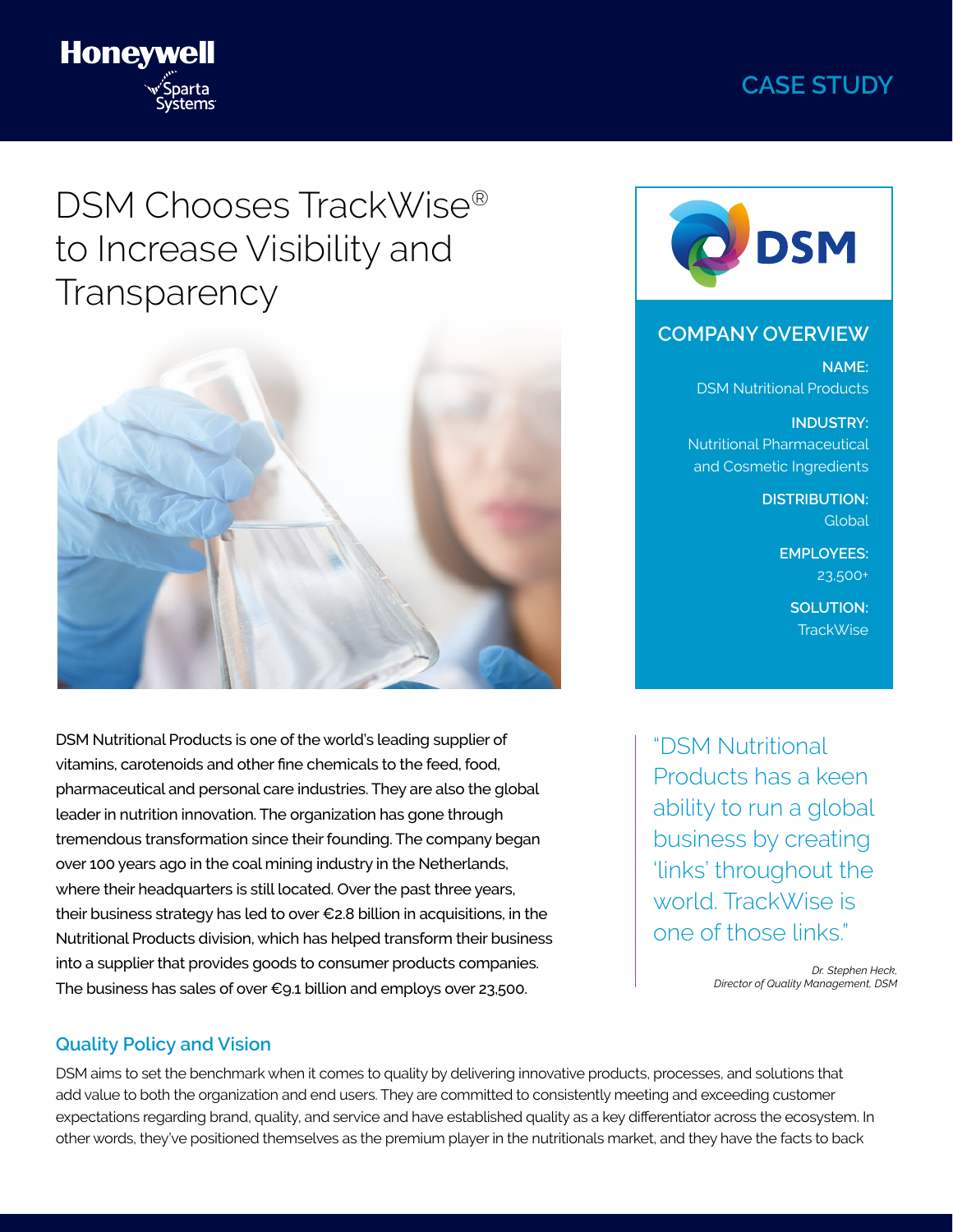up their premium quality claim. Consequently, consumer product good companies buy from DSM due to the quality and consistency of the product and the customer service. DSM's 'Quality for Life' program focuses on being First Choice for their customers, consumers, employees and suppliers.

As a result of DSM's acquisitions in the business and standardization across the globe, their share price has seen rapid growth this year. Shares are up more than 25% and are outperforming the market in general.\*

### **THE OPPORTUNITY:** Standardizing and Automating Quality Processes

As a leading nutrition manufacturer, DSM Nutritional Products has always regarded quality management as a top priority and spared no expense or resource to collect, track, and report on its quality processes. In order to manage existing global facilities, newly acquired companies, and a complex global supply chain, DSM Nutritional Products decided to implement a single integrated quality management system that would allow them to support their current infrastructure and to streamline quality process adoption for any future acquisitions. The system had to support their commitment to their customers regarding quality and ensure visibility across the enterprise. They planned to make a significant investment in quality in order to create a global standard and to protect the DSM brand.

DSM Nutritional Products needed a quality system that would globalize, standardize, and automate multiple processes throughout all entities of the business by eliminating disparate solutions, provide visibility into their quality processes across the entire enterprise, and improve collaboration between different regions, offices, and departments. Finally, DSM needed a way to create a common language across all entities throughout the world and they decided to do this through implementing TrackWise.

## **THE SOLUTION:** The Scalability and Configurability of TrackWise

DSM Nutritional Products chose Sparta Systems' TrackWise enterprise quality management software due to its scalability and configurability to meet the company's business needs. DSM Nutritional Products viewed TrackWise as a strategic tool to manage its core processes on a global platform creating a standard way of operating across all markets and all countries. DSM implemented 17 core processes on a single platform. Their Enterprise Quality Management System was introduced in 86 sites across the globe with over 1,800 users. DSM Nutritional Products was able to create a global and local view and connection among sites and divisions that allowed for increased transparency. Their quality system has enabled them to escalate issues faster, improve communications with external stakeholders, proactively deal with issues, and identify resources issues.